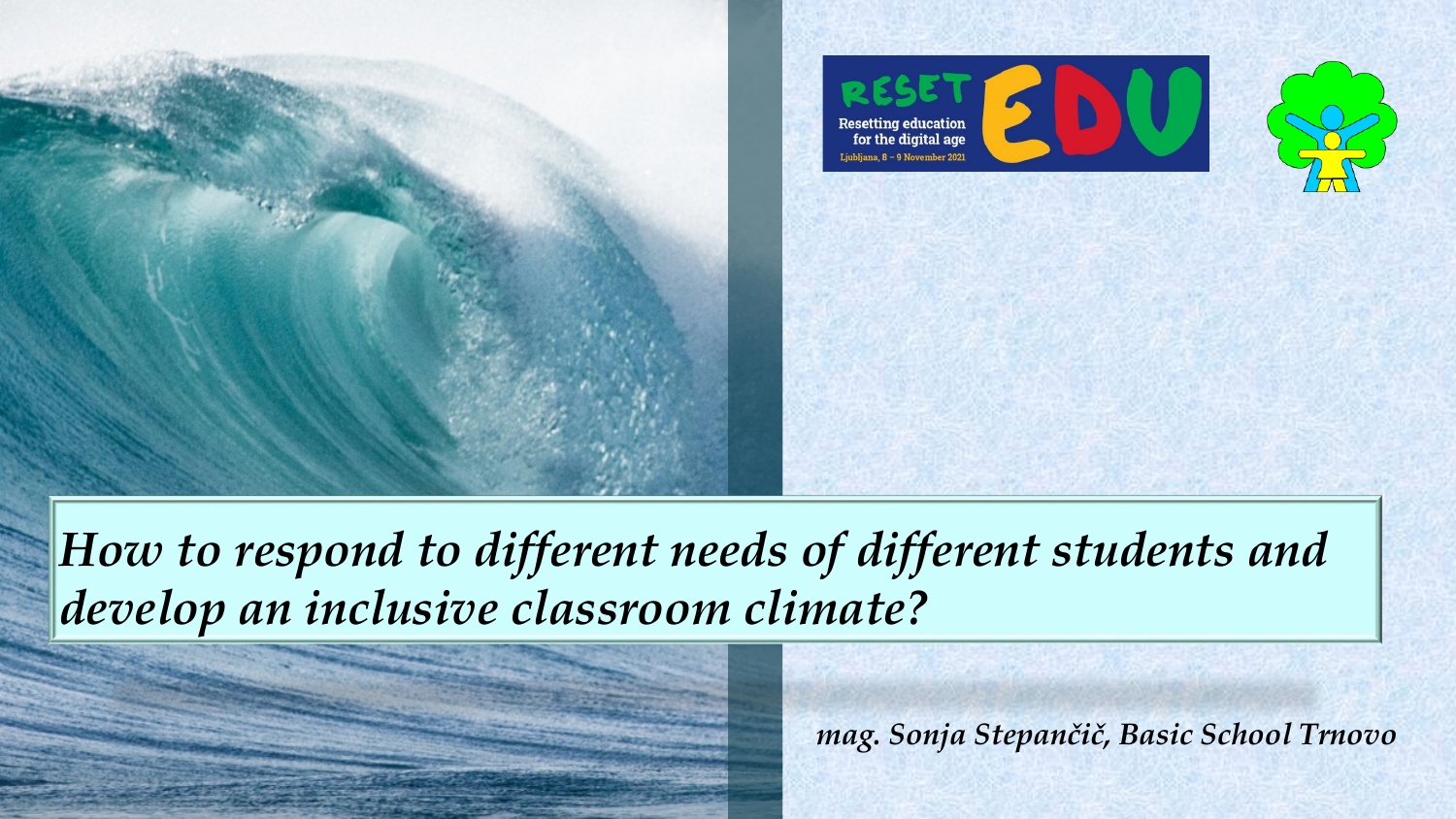## Managing digital transformation - 21th century skills and key competencies

#### **TRANSVERSAL SKILLS** (UNESCO, 2014)

- Critical and innovative thinking
- Inter-personal skills (e.g. presentation and communication skills, organizational skills, teamwork, etc.)
- Intra-personal skills (e.g. self-discipline, enthusiasm, perseverance, self-motivation, etc.)
- Global citizenship (e.g. tolerance, openness, respect for diversity, intercultural understanding, etc.)
- Media and information literacy such as the ability to locate and access information, as well as to analyse and evaluate media content



https://www.jerrysartarama.com/blog/once-again-science-says-art-is-great-for-your-brain/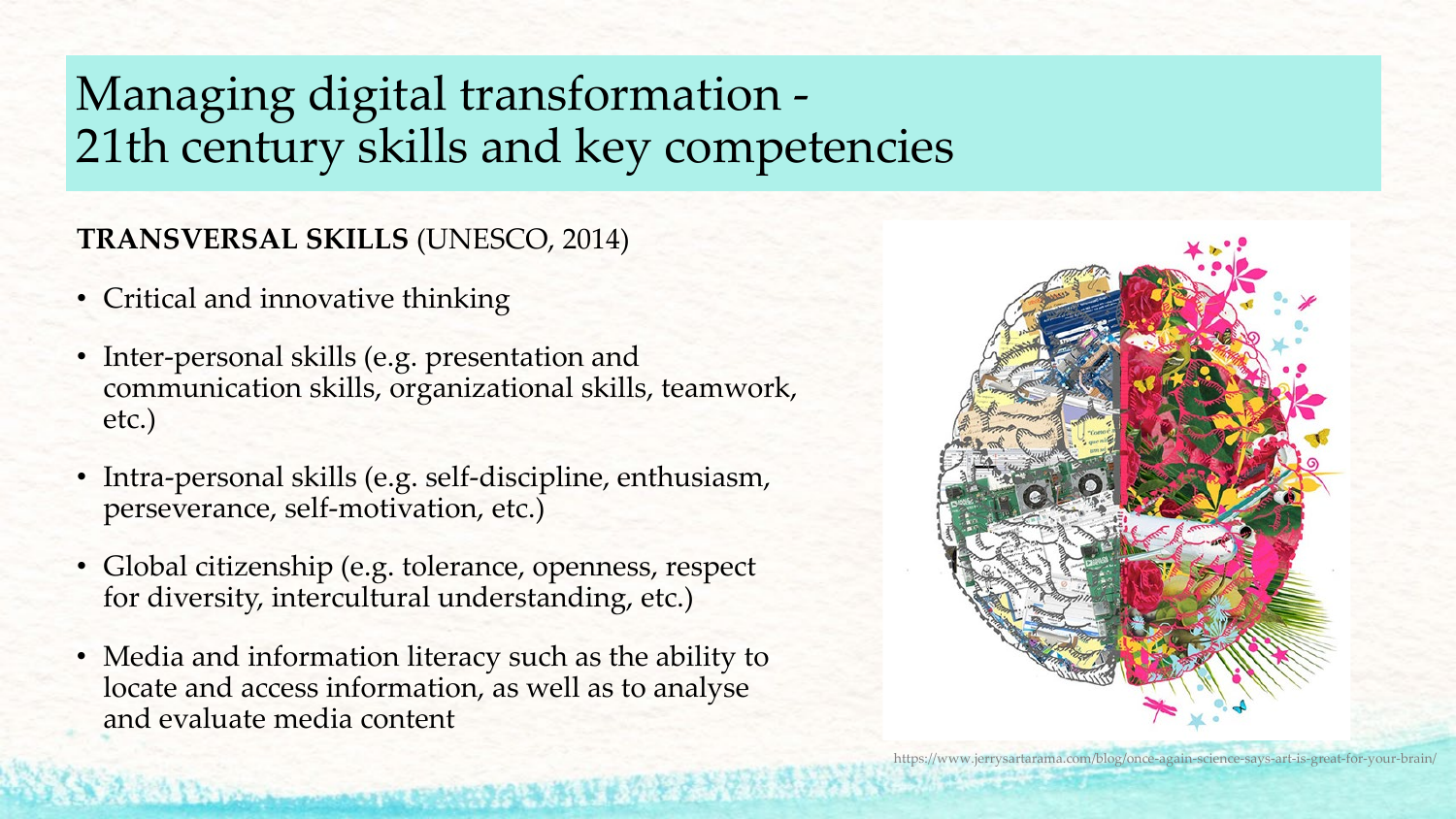# **Challenges**

- **The importance of combining transversal skills with academic competencies**, **basic skills and (content) knowledge** (reading, writing, mathematics, science and technology, computers, effective communication, critical thinking,…)
- **Empowering learners and teachers** for blended learning
- **Relationships** the glue that holds the transformation process together - the necessity of implementation of social interactions

**STATISTICS** IN THE BUILDING OF

**Children's social and emotional competence is the seed of academic success and success in life.**

- Changes and disharmony in society
- Individualization/isolation
- Escape from reality/(Ab)use of social media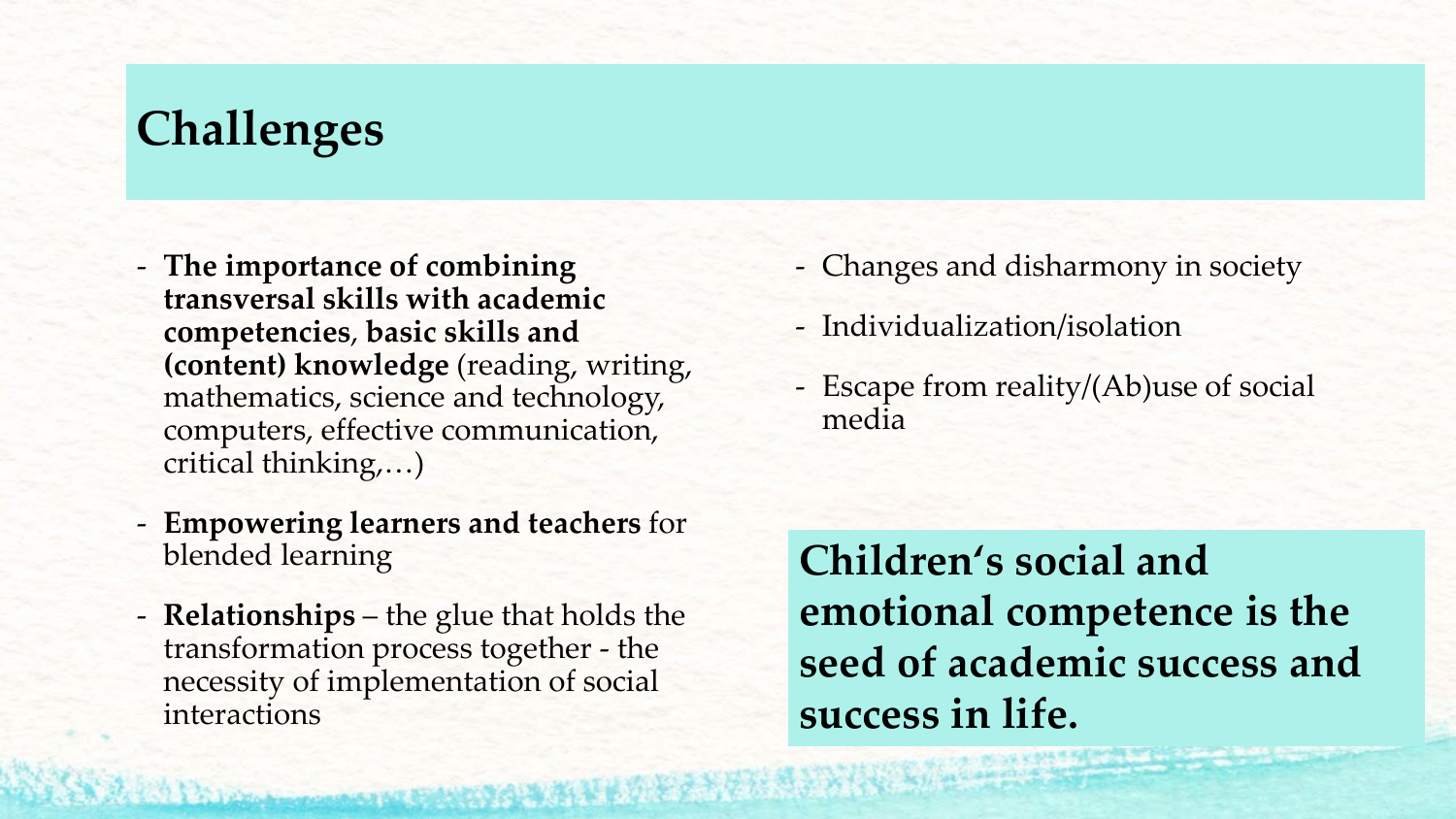## **What is an inclusive classroom / learning environment?**

A place, where all children learn together, all are supported and included.

Every child is an equal participant in the learning process and receives support needed to suceed.



https://flyclipart.com/inclusive-school-clip-art-inclusive-education-clipart-880920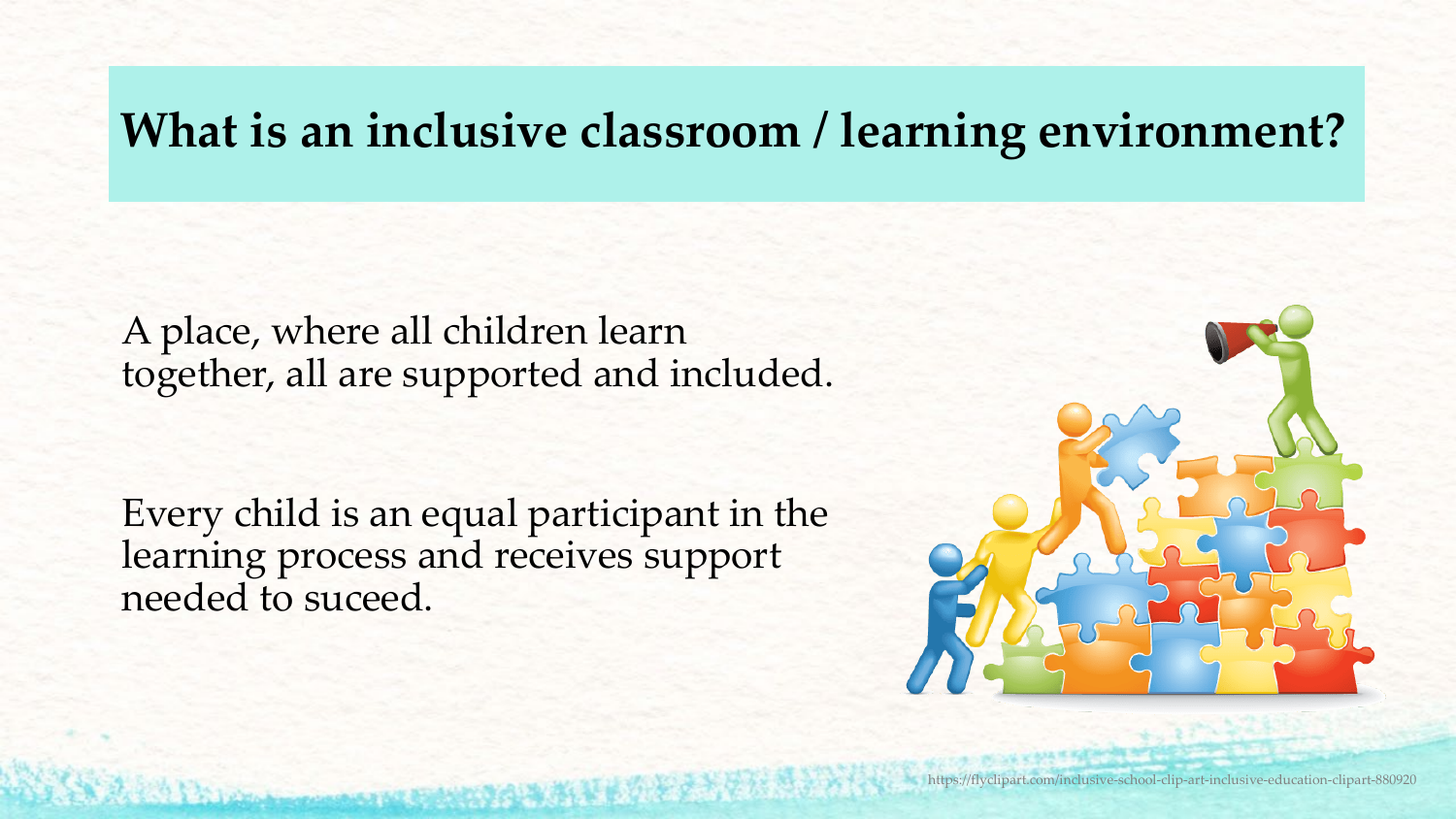### **What can a teacher do to promote an inclusive classroom climate?**

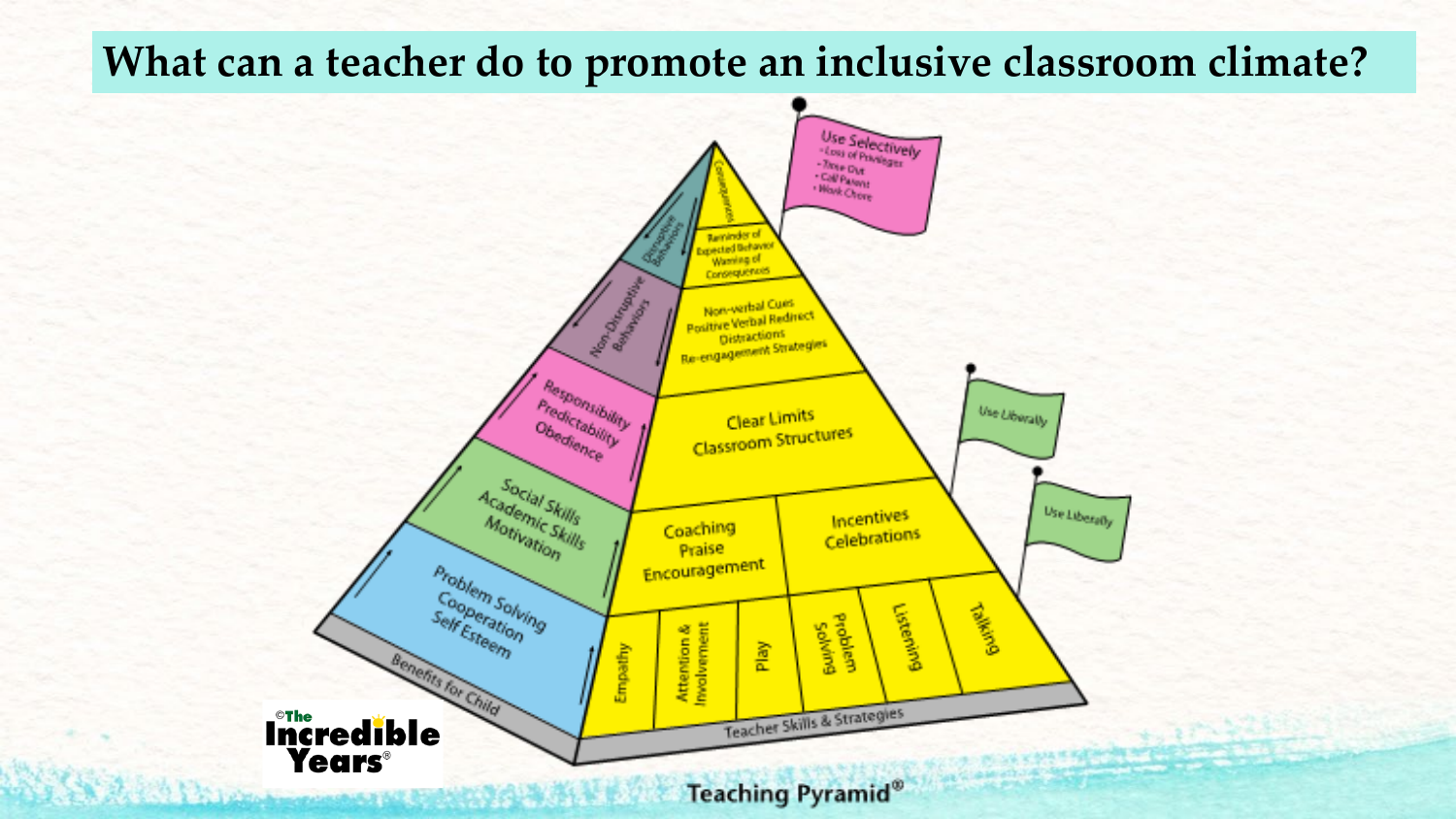### **What can a teacher do to promote an inclusive classroom climate?**

#### **Nurturing positive relationships with students**

- Geting to know her/his students and families
- Making positive phone calls and sending notes home
- Inviting parents to participate
- Caring, believing in them, trusting them
- Listening to students
- Being playful
- Recognizing the importance of child directed play
- Recognizing the importance of humor
- Allowing students to make choices

#### **Proactive strategies**

- Providing a predictable and safe learning environment
- Defining classroom rules
- Physical placement of particular students, "Wiggle space"
- Predictable routines and planned transitions
- Giving clear and positive comands
- Using redirecting strategies and positive warning remainders
- Using encouragement and praise

(Webster-Stratton, 2012)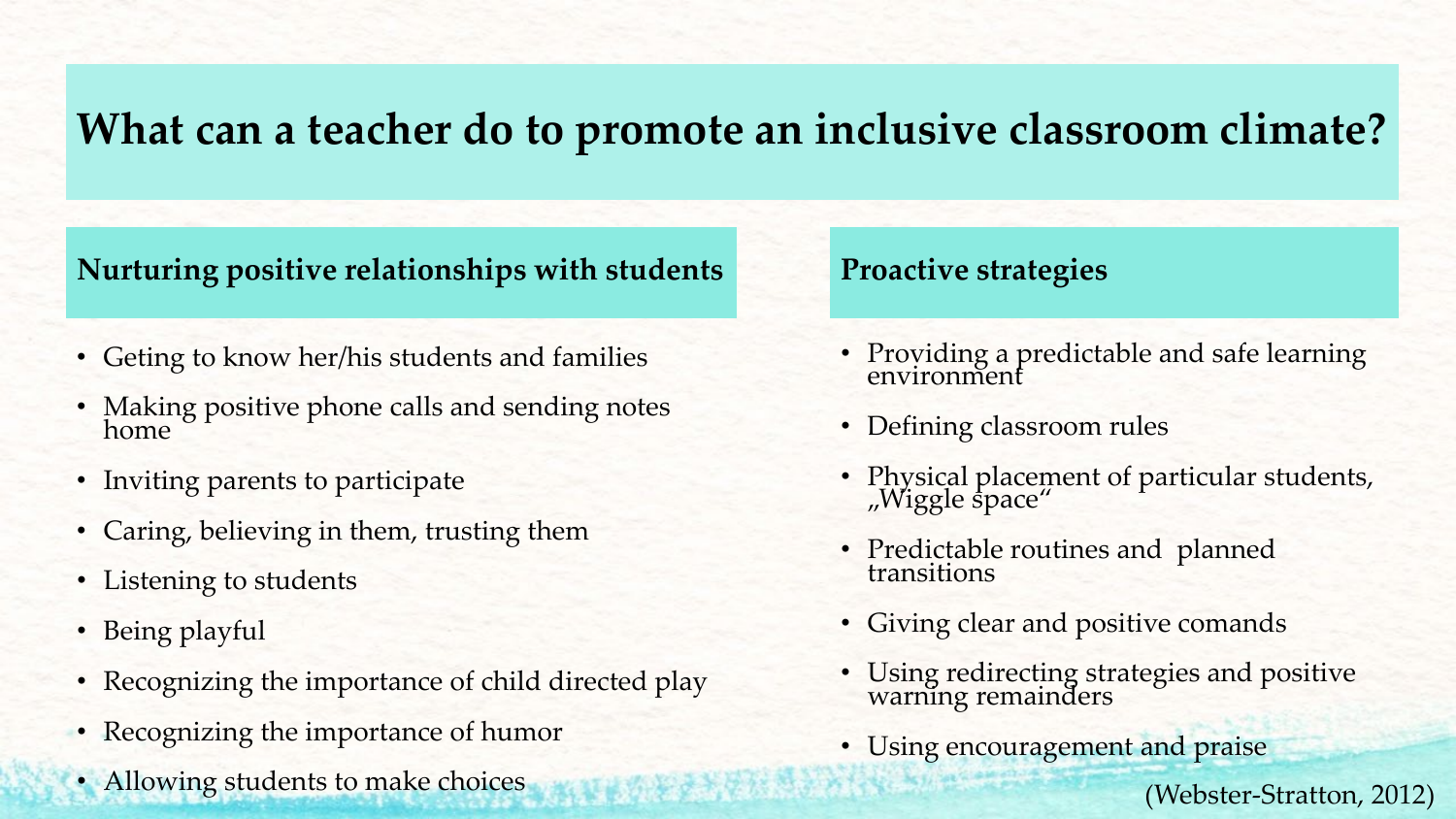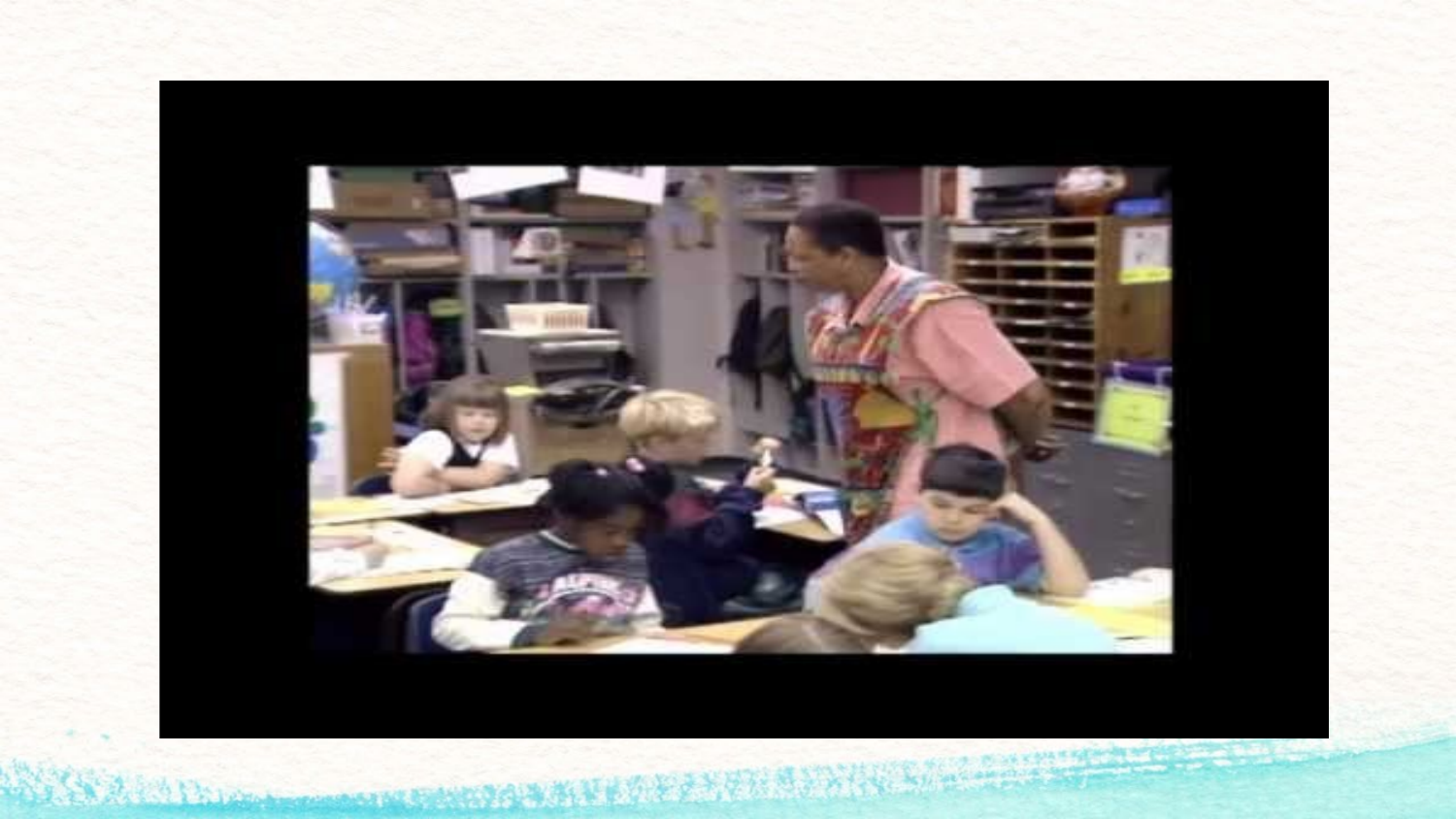### **Reflection**

How does the child feel about himself? How does the teacher feel? How do the parents of this child feel?

Charles and the state of the state of the state of the state of the state of the state of the state of the state of the state of the state of the state of the state of the state of the state of the state of the state of th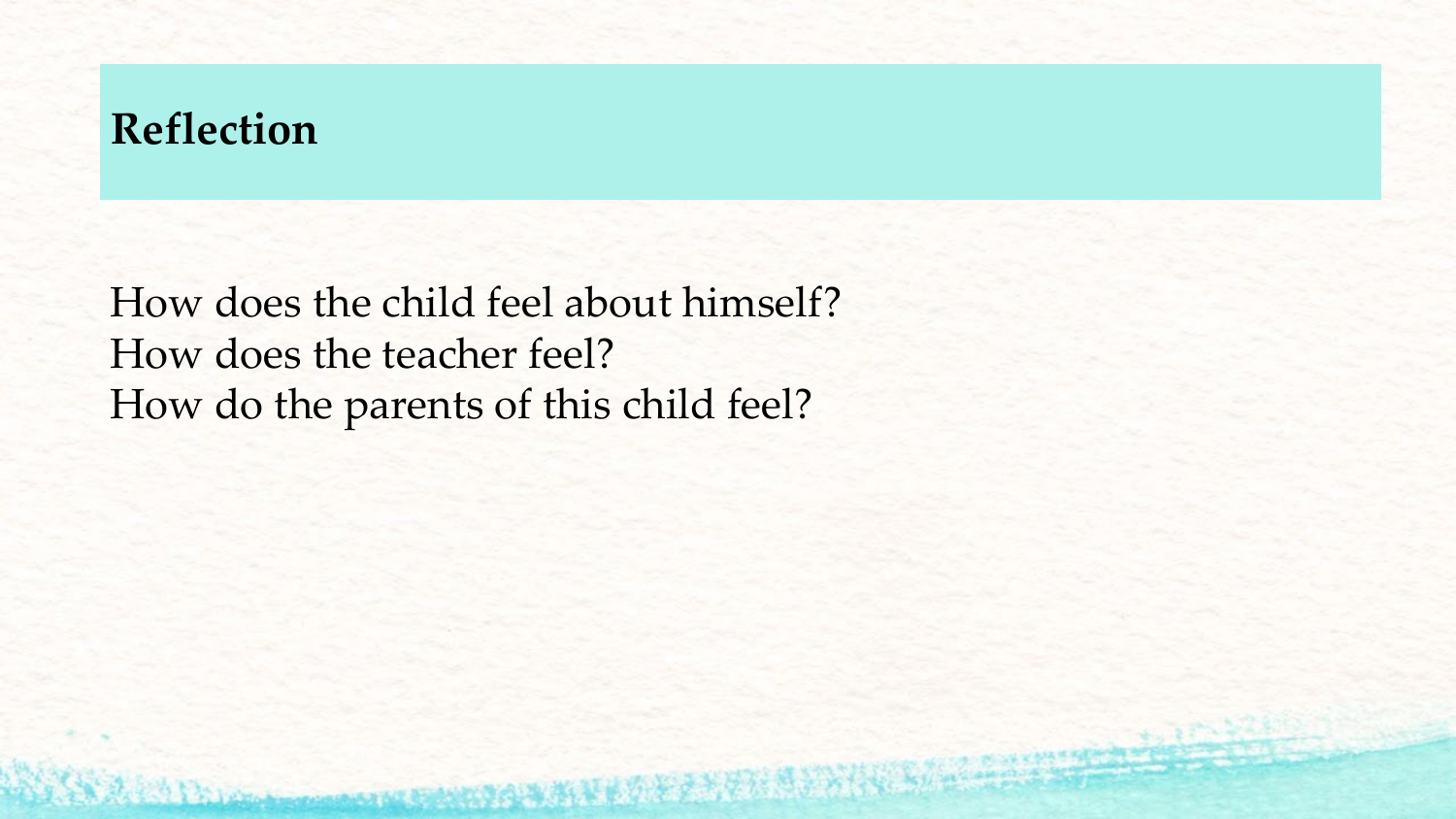## **A key challenge**

**How to build relationships in which both students and teachers feel responsible for the well-being and acceptance of all members?** 

### **Group work:**

**BUILDING POSITIVE RELATIONSHIPS BETWEEN TEACHERS, STUDENTS AND PARENTS**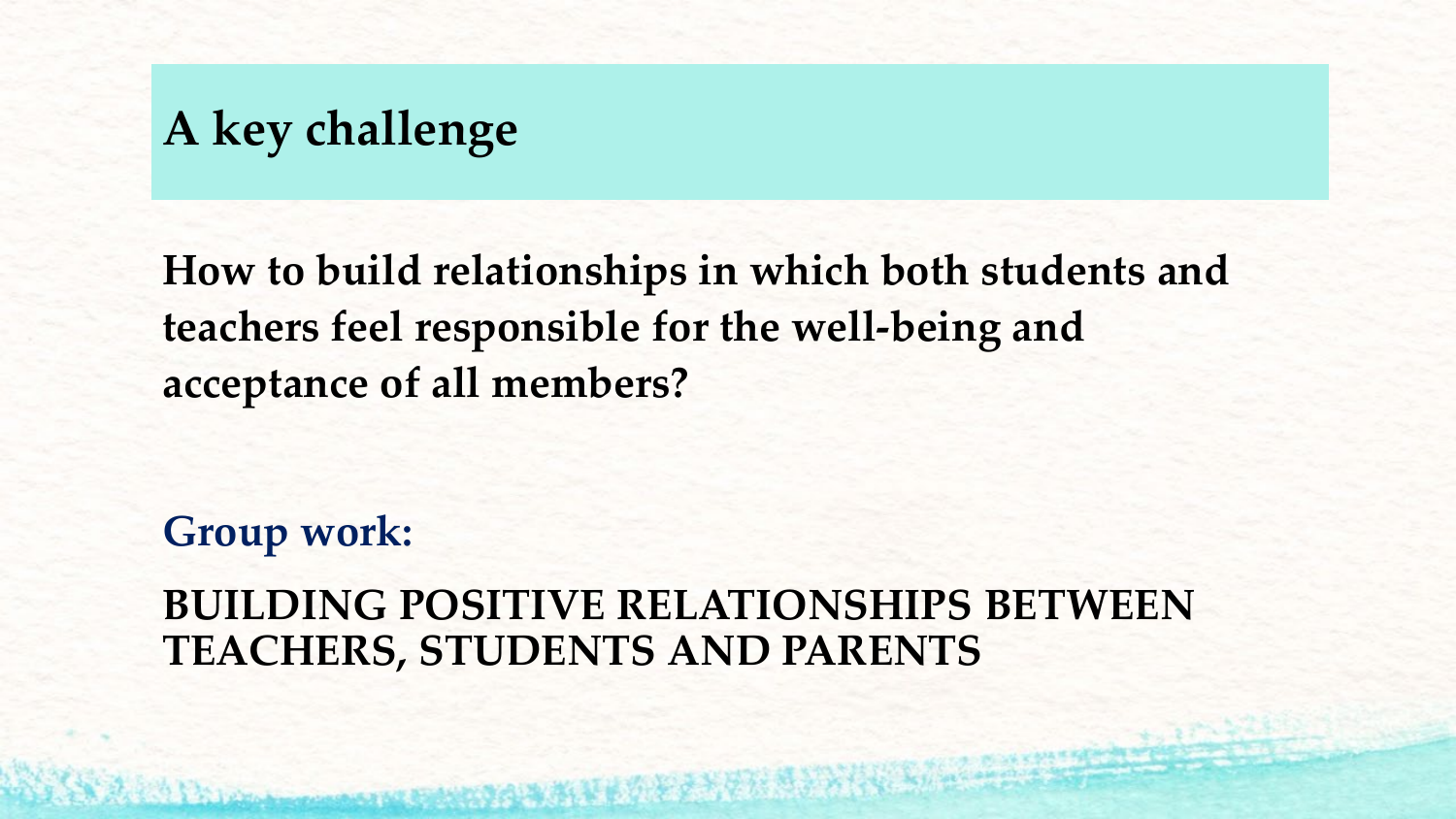### **THE PROFILE OF INCLUSIVE TEACHERS**

European Agency for Development in Special Needs Education (2012) Profile of Inclusive Teachers

| <b>Core values</b>                                                                                                                         | <b>Areas of competece</b>                                                                                                                              |
|--------------------------------------------------------------------------------------------------------------------------------------------|--------------------------------------------------------------------------------------------------------------------------------------------------------|
| Valuing Learner Diversity - learner difference is<br><b>Ily</b><br>considered as a resource and an asset to<br>education.                  | - Conceptions of inclusive education;<br>- The teacher's view of learner difference;                                                                   |
| 2. Supporting All Learners – teachers have high<br>expectations for all learners' achievements.                                            | - Promoting the academic, practical, social and<br>emotional learning of all learners;<br>- Effective teaching approaches in heterogeneous<br>classes; |
| 3. Working With Others - collaboration and<br>teamwork are essential approaches for all teachers.                                          | - Working with parents and families;<br>- Working with a range of other educational<br>professionals;                                                  |
| 4. Personal Professional Development - teaching is<br>a learning activity and teachers take responsibility<br>for their lifelong learning. | - Teachers as reflective practitioners;<br>- Initial teacher education as a foundation for<br>ongoing professional learning and development;           |